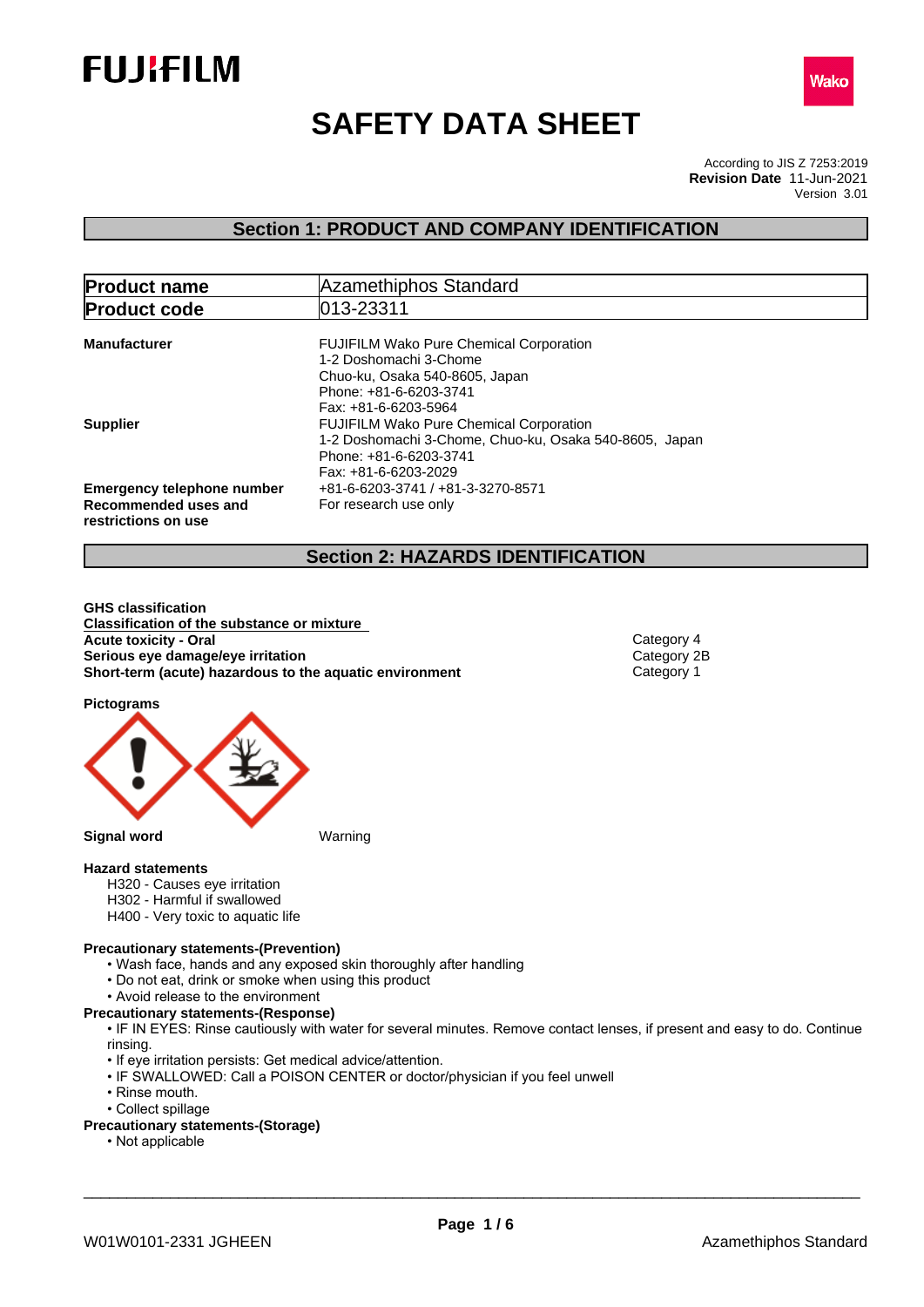#### **Precautionary statements-(Disposal)**

• Dispose of contents/container to an approved waste disposal plant

**Others**

**Other hazards** Not available

## **Section 3: COMPOSITION/INFORMATION ON INGREDIENTS**

**Single Substance or Mixture** Substance

#### **Formula** C9H10ClN2O5PS

| - -<br>Chemical<br>Name | Weiaht-%   | . .<br>Molecular weight | <b>ENCS</b>                      | <b>ISHL No.</b> | <b>CAS RN</b><br>∼                   |
|-------------------------|------------|-------------------------|----------------------------------|-----------------|--------------------------------------|
| Azamethiphos            | $\sim$ $-$ | 324.68                  | $\sim$<br>$\epsilon$<br>∴ טטיירי | 07'<br>- -      | 35575.<br>$\sim$ 96-1<br>7U<br>,,,,, |

**Impurities and/or Additives** : Not applicable

## **Section 4: FIRST AID MEASURES**

#### **Inhalation**

Remove to fresh air. If symptoms persist, call a physician.

#### **Skin contact**

Wash off immediately with soap and plenty of water. If symptoms persist, calla physician.

## **Eye contact**

IF IN EYES: Rinse cautiously with water for several minutes. Remove contact lenses, if present and easy to do. Continue rinsing. Immediate medical attention is required.

#### **Ingestion**

Rinse mouth. Never give anything by mouth to an unconscious person. Call a physician or poison control center immediately. Do not induce vomiting without medical advice.

#### **Protection of first-aiders**

Use personal protective equipment as required.

## **Section 5: FIRE FIGHTING MEASURES**

#### **Suitable extinguishing media**

Water spray (fog), Carbon dioxide (CO2), Foam, Extinguishing powder. Sand

**Unsuitable extinguishing media**

#### No information available

#### **Specific hazards arising from the chemical product**

Thermal decomposition can lead to release of irritating and toxic gases and vapors.

#### **Special extinguishing method**

#### No information available

## **Special protective actions for**

#### **fire-fighters**

Use personal protective equipment as required. Firefighters should wear self-contained breathing apparatus and full firefighting turnout gear.

## **Section 6: ACCIDENTAL RELEASE MEASURES**

#### **Personal precautions, protective equipment and emergency procedures**

For indoor, provide adequate ventilation process until the end of working. Deny unnecessary entry other than the people involved by, for example, using a rope. While working, wear appropriate protective equipments to avoid adhering it on skin, or inhaling the gas. Work from windward, and retract the people downwind.

#### **Environmental precautions**

To be careful not discharged to the environment without being properly handled waste water contaminated.

**Methods and materials for contaminent and methods and materials for cleaning up**

Sweep up and gather scattered particles, and collect it in an empty airtight container.

### **Recoverly, neutralization**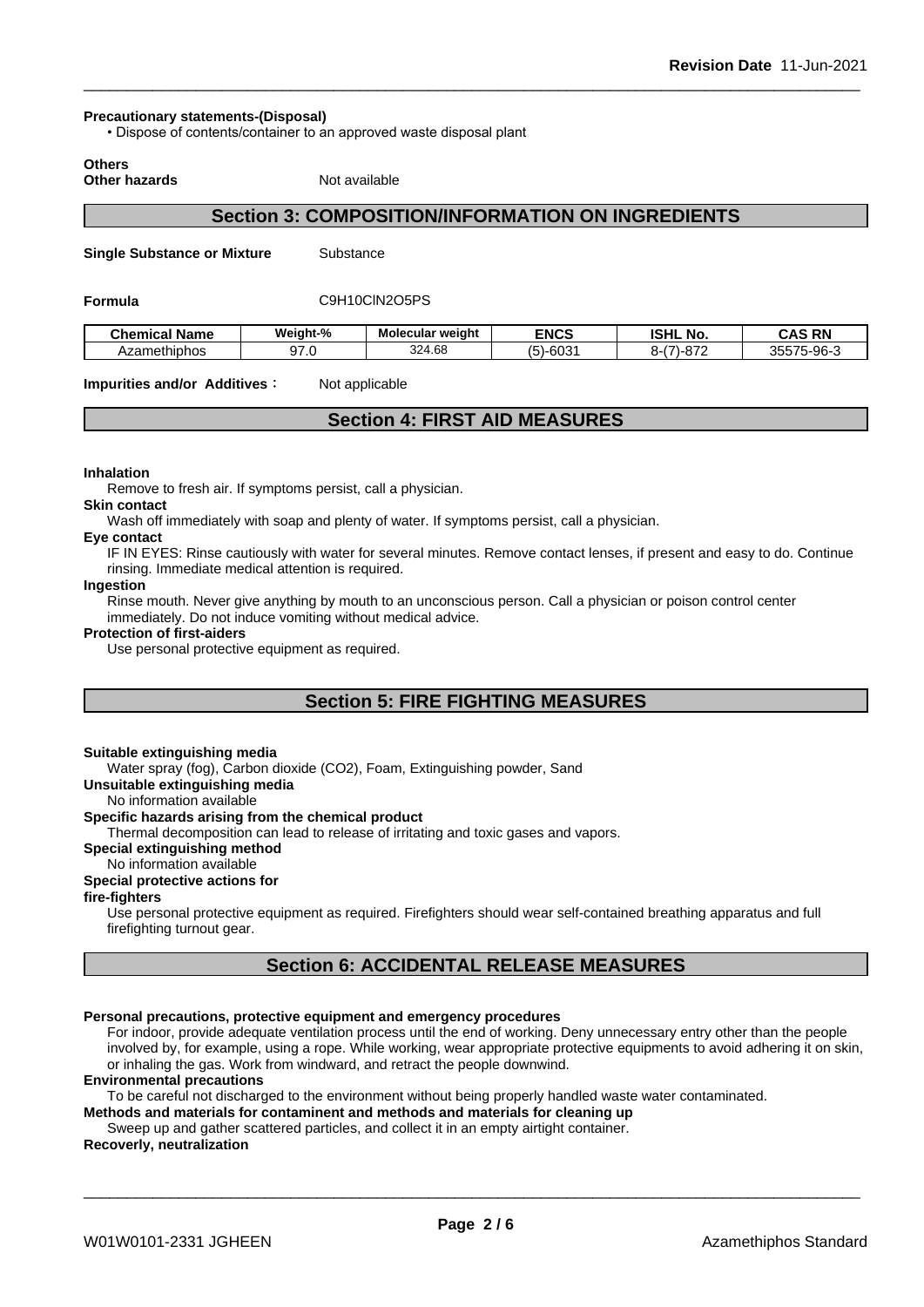#### No information available

**Secondary disaster prevention measures**

Clean contaminated objects and areas thoroughly observing environmental regulations.

## **Section 7: HANDLING AND STORAGE**

#### **Handling**

#### **Technical measures**

Avoid contact with strong oxidizing agents. Use with local exhaust ventilation.

#### **Precautions**

Do not rough handling containers, such as upsetting, falling, giving a shock, and dragging. Prevent leakage, overflow, and scattering. Not to generate steam and dust in vain. Seal the container after use. After handling, wash hands and face, and then gargle. In places other than those specified, should not be smoking or eating and drinking. Should not be brought contaminated protective equipment and gloves to rest stops. Deny unnecessary entry of non-emergency personnel to the handling area.

#### **Safety handling precautions**

Avoid contact with skin, eyes or clothing. Use personal protective equipment as required.

#### **Storage**

**Safe storage conditions Safe packaging material** Glass **Incompatible substances** Strong oxidizing agents

**Storage conditions** Keep container protect from light tightly closed. Store in a cool (2-10 °C) place.

## **Section 8: EXPOSURE CONTROLS/PERSONAL PROTECTION**

#### **Engineering controls**

In case of indoor workplace, seal the source or use a local exhaust system. Provide the safety shower facility, and handand eye-wash facility. And display their position clearly.

**Exposure limits** This product, as supplied, does not contain any hazardous materials with occupational exposure limits established by the region specific regulatory bodies.

## **Personal protective equipment**<br>**Respiratory protection** Dust mask **Respiratory** protection **Hand protection** Protection gloves **Skinandbody protection** Long-sleeved work clothes **General hygiene considerations**

**Eye protection Eye protective** eyeglasses or chemical safety goggles

Handle in accordance with good industrial hygiene and safety practice.

## **Section 9: PHYSICAL AND CHEMICAL PROPERTIES**

#### **Form**

| Color                                                  | White - slightly yellow brown       |
|--------------------------------------------------------|-------------------------------------|
| Appearance                                             | crystalline powder - powder or mass |
| Odor                                                   | No data available                   |
| Melting point/freezing point                           | 88-94 °C                            |
| Boiling point, initial boiling point and boiling range | No data available                   |
| <b>Flammability</b>                                    | No data available                   |
| <b>Evaporation rate:</b>                               | No data available                   |
| Flammability (solid, gas):                             | No data available                   |
| Upper/lower flammability or                            |                                     |
| explosive limits                                       |                                     |
| Upper:                                                 | No data available                   |
| Lower:                                                 | No data available                   |
| <b>Flash point</b>                                     | No data available                   |
| Auto-ignition temperature:                             | No data available                   |
| Decomposition temperature:                             | No data available                   |
| рH                                                     | No data available                   |
| Viscosity (coefficient of viscosity)                   | No data available                   |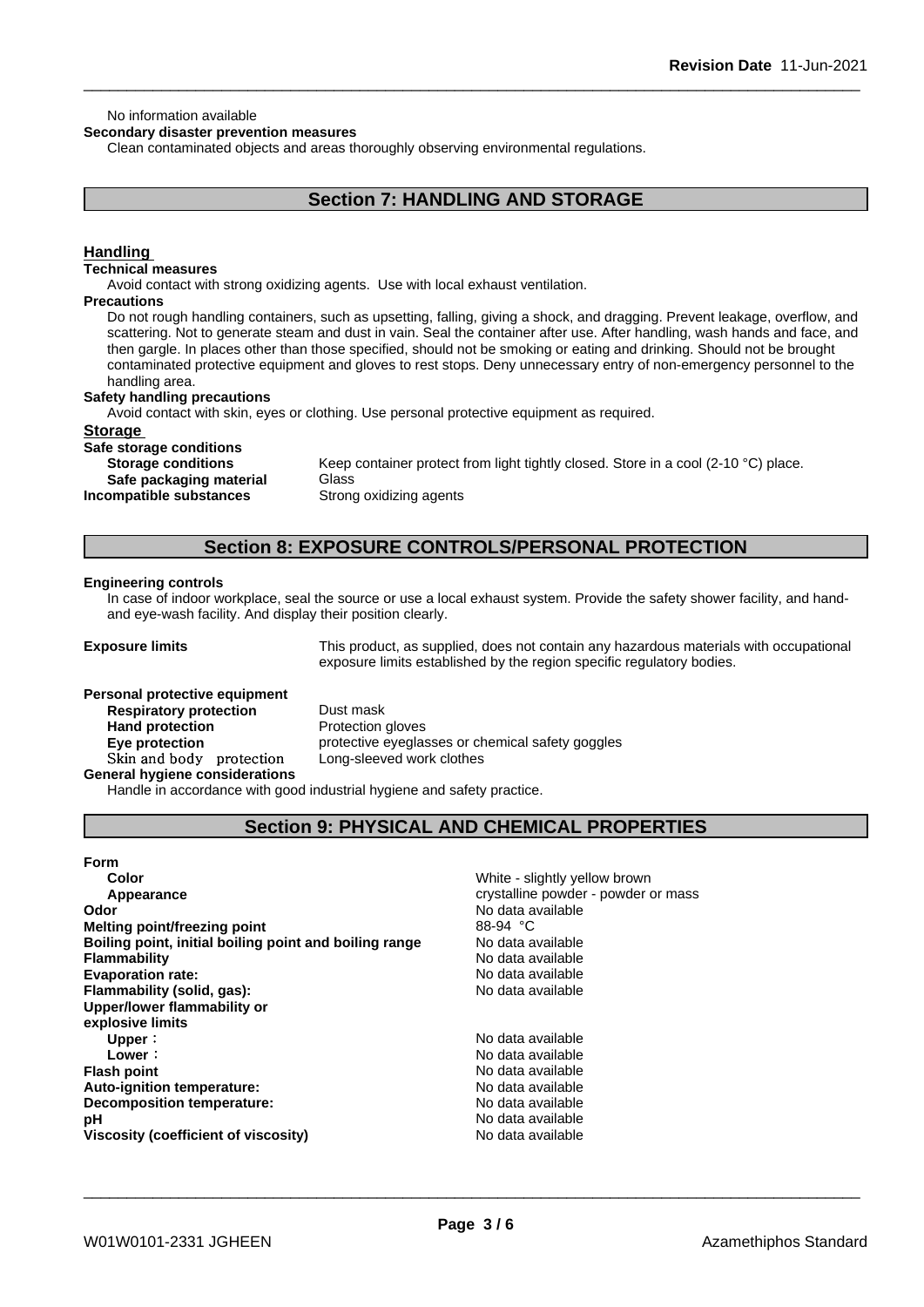**Dynamic viscosity**<br> **Solubilities**<br> **Solubilities**<br> **Solubilities** 

**n-Octanol/water partition coefficient:(log Pow)** 1.05 **Vapour pressure**<br> **Specific Gravity / Relative density**<br>
Specific Gravity / Relative density<br>  $\frac{1}{2}$  Mo data available **Specific Gravity / Relative density Vapour density**<br> **Particle characteristics**<br> **Particle characteristics**<br> **No data available Particle characteristics** 

acetone and Ethanol : soluble . water : practically insoluble,or insoluble .

## **Section 10: STABILITY AND REACTIVITY**

#### **Stability**

**Reactivity** No data available<br> **Chemical stability** May be altered by May be altered by light. **Hazardous reactions** None under normal processing **Conditions to avoid** Extremes of temperature and direct sunlight **Incompatible materials** Strong oxidizing agents **Hazardous decomposition products** Carbon monooxide (CO), Carbon dioxide (CO2), Nitrogen oxides (NOx), Sulfur oxides (SOx), Phosphorus oxide, Halides

## **Section 11: TOXICOLOGICAL INFORMATION**

#### **Acute toxicity**

| <b>Chemical Name</b> | <b>D50</b>     | <b>LD50</b>           | <b>_C50</b> |
|----------------------|----------------|-----------------------|-------------|
|                      | )ral           | Dermal                | Inhalation  |
| Azamethiphos         | 1040mg/kg(Rat) | 2150mg/kg(Rat)<br>. . | N/f         |

**Skin irritation/corrosion** No data available **Serious eye damage/ irritation No data available Respiratory or skin sensitization** No data available **Reproductive cell mutagenicity**<br> **Carcinogenicity**<br>
Carcinogenicity<br>
No data available **Carcinogenicity** 

**Reproductive toxicity No data available STOT-single exposure**<br> **STOT-repeated exposure**<br> **STOT-repeated exposure**<br> **No data available STOT-repeated exposure**<br> **Aspiration hazard**<br> **Aspiration hazard**<br> **Aspiration hazard Aspiration hazard** 

## **Section 12: ECOLOGICAL INFORMATION**

#### **Ecotoxicity**

| Chemical<br><b>Name</b> | plants<br>lgae/aguatic<br>aldat | ™ish                                               | Crustacea          |
|-------------------------|---------------------------------|----------------------------------------------------|--------------------|
| Azamethiphos            | N/A                             | /L/96hr<br>∩⊏∩<br>$\overline{a}$<br>15ma/l<br>-71. | ma/L/48hr<br>00067 |

**Other data** No data available

**Persistence and degradability** No information available **Bioaccumulative potential** No information available **Mobility** in soil No information available **Hazard to the ozone layer** No information available

## **Section 13: DISPOSAL CONSIDERATIONS**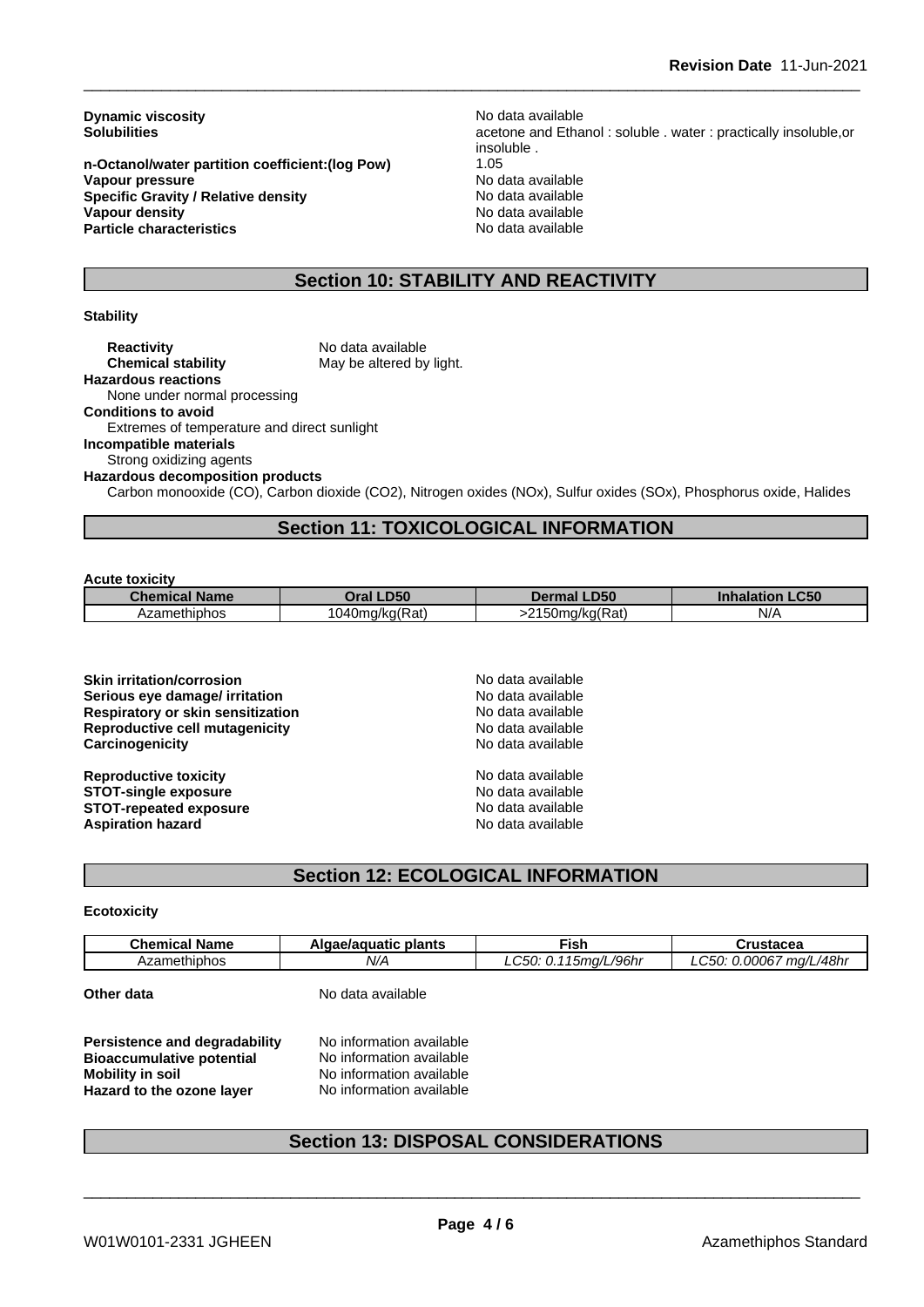#### **Waste from residues**

Disposal should be in accordance with applicable regional, national and local laws and regulations. **Contaminated container and contaminated packaging**

Disposal should be in accordance with applicable regional, national and local laws and regulations.

## **Section 14: TRANSPORT INFORMATION**

| <b>ADR/RID</b>                   |                                                                   |
|----------------------------------|-------------------------------------------------------------------|
| UN number                        | <b>UN3077</b>                                                     |
| Proper shipping name:            | Environmentally hazardous substance, solid, n.o.s. (Azamethiphos) |
| <b>UN classfication</b>          | 9                                                                 |
| <b>Subsidiary hazard class</b>   |                                                                   |
| Packing group                    | $\mathbf{III}$                                                    |
| <b>Marine pollutant</b>          | Yes                                                               |
| <b>IMDG</b>                      |                                                                   |
| UN number                        | <b>UN3077</b>                                                     |
| Proper shipping name:            | Environmentally hazardous substance, solid, n.o.s. (Azamethiphos) |
| <b>UN classfication</b>          | 9                                                                 |
| <b>Subsidiary hazard class</b>   |                                                                   |
| Packing group                    | $\mathbf{III}$                                                    |
| <b>Marine pollutant (Sea)</b>    | Yes                                                               |
| Transport in bulk according to   | No information available                                          |
| Annex II of MARPOL 73/78 and     |                                                                   |
| the IBC Code                     |                                                                   |
| IATA                             |                                                                   |
| <b>UN number</b>                 | <b>UN3077</b>                                                     |
| Proper shipping name:            | Environmentally hazardous substance, solid, n.o.s. (Azamethiphos) |
| <b>UN classfication</b>          | 9                                                                 |
| <b>Subsidiary hazard class</b>   |                                                                   |
| Packing group                    | $\mathbf{III}$                                                    |
| <b>Environmentally Hazardous</b> | Yes                                                               |
| <b>Substance</b>                 |                                                                   |

## **Section 15: REGULATORY INFORMATION**

| <b>International Inventories</b><br><b>EINECS/ELINCS</b><br><b>TSCA</b> | Listed                                                                                                                                                 |
|-------------------------------------------------------------------------|--------------------------------------------------------------------------------------------------------------------------------------------------------|
| Japanese regulations                                                    |                                                                                                                                                        |
| <b>Fire Service Act</b>                                                 | Not applicable                                                                                                                                         |
| <b>Poisonous and Deleterious</b>                                        | Not applicable                                                                                                                                         |
| <b>Substances Control Law</b>                                           |                                                                                                                                                        |
| Industrial Safety and Health Act Not applicable                         |                                                                                                                                                        |
| <b>Regulations for the carriage</b>                                     | Noxious Substances (Ordinance Art.3, Ministry of Transportation Ordinance Regarding                                                                    |
| and storage of dangerous                                                | Transport by Ship and Storage, Attached Table 1)                                                                                                       |
| goods in ship                                                           |                                                                                                                                                        |
| <b>Civil Aeronautics Law</b>                                            | Misellaneous Dangerous Substances and Articles (Ordinance Art. 194, MITL Nortification<br>for Air Transportation of Explosives etc., Attached Table 1) |
| <b>Pollutant Release and Transfer Not applicable</b>                    |                                                                                                                                                        |
| <b>Register Law</b>                                                     |                                                                                                                                                        |
| <b>Export Trade Control Order</b>                                       | Not applicable                                                                                                                                         |
|                                                                         | <b>Section 16: OTHER INFORMATION</b>                                                                                                                   |